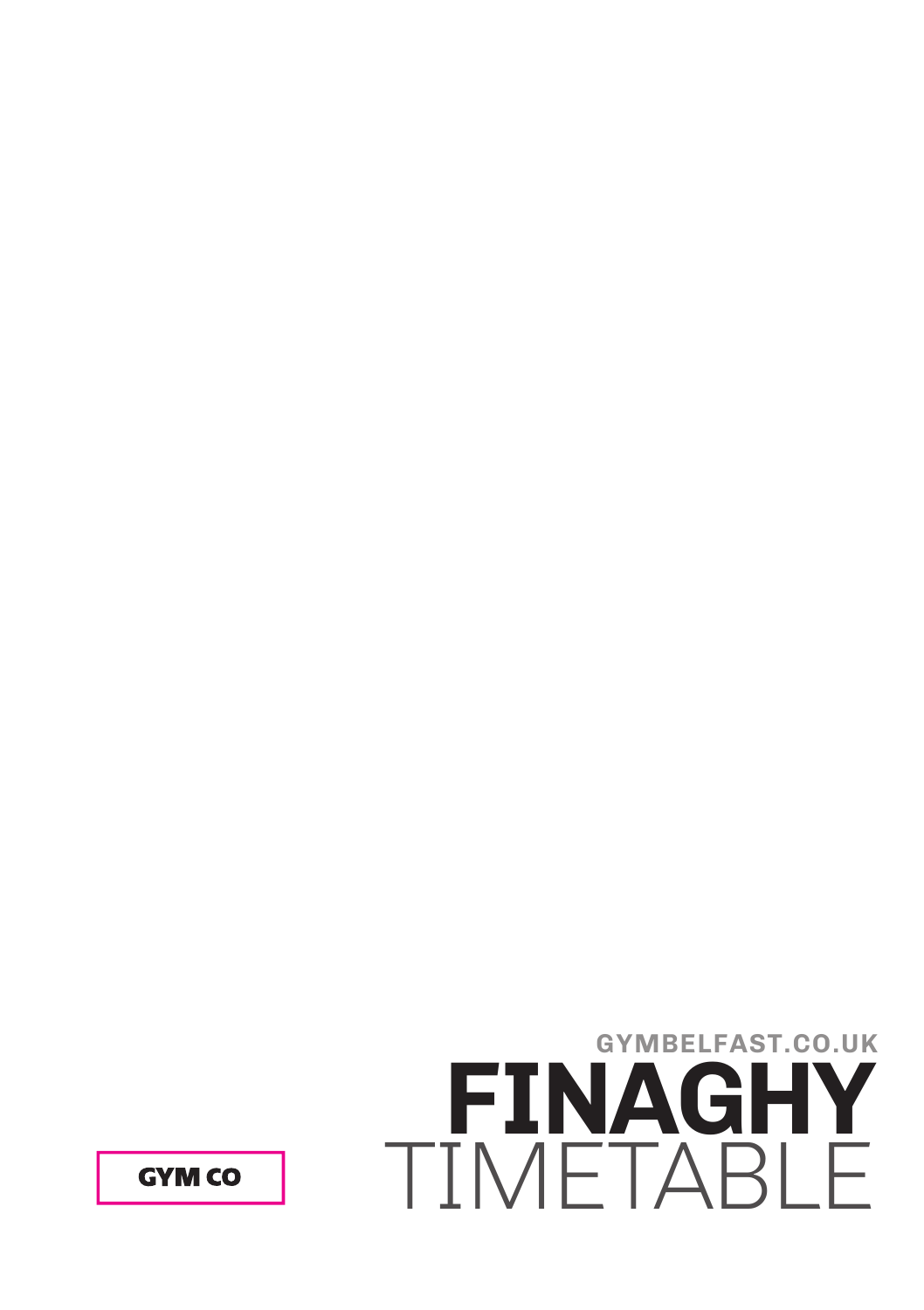

scan code to book<br>**finaghy** classes

| <b>TIMES</b>  | <b>MONDAY</b>                     | <b>TUESDAY</b>                       | <b>WEDNESDAY</b>                      | <b>THURSDAY</b>                       | <b>FRIDAY</b>                        |                | <b>SATURDAY</b>                    | <b>SUNDAY</b>                       |
|---------------|-----------------------------------|--------------------------------------|---------------------------------------|---------------------------------------|--------------------------------------|----------------|------------------------------------|-------------------------------------|
| 6.15AM        | <b>GYMCOX</b><br><b>CONCEPT≠</b>  | GYMCO 50/50 $\triangle$              | <b>GYMCO</b><br>CYCLE 45 <sup>△</sup> | <b>GYMCO</b><br><b>CIRCUITS≠</b>      | <b>GYMCO</b><br><b>CYCLE 45</b>      |                |                                    |                                     |
| 9.45AM        | BODYPUMP≠                         | <b>GYMCOX</b><br><b>CONCEPT≠</b>     | YOGA≠                                 | BODYPUMP≠                             | <b>GYMCO</b><br><b>CIRCUITS≠</b>     | 8.30AM         | <b>BOXING</b><br><b>CIRCUITS</b> ≠ |                                     |
| 10.45AM       |                                   |                                      | <b>GYMCO GLUTE</b><br>CAMP≠           |                                       |                                      | 9.15AM         | <b>GYMCO</b><br>CYCLE 45           | <b>RUNNING CLUB</b>                 |
| 12.30PM       |                                   |                                      |                                       |                                       | <b>GYMCO</b><br><b>CYCLE 30</b>      | <b>10.00AM</b> | BODYPUMP≠                          | <b>GYMCO</b><br><b>CIRCUITS≠</b>    |
| <b>5.30PM</b> | <b>RUNNING CLUB</b>               |                                      |                                       |                                       |                                      | <b>11.00AM</b> |                                    | YOGA≠                               |
| <b>5.30PM</b> | BODYPUMP≠                         | <b>GYMCO</b><br>CYCLE45 <sup>∆</sup> | <b>GYMCOX</b><br><b>CONCEPT≠</b>      | GYMCO 50:50 <sup>△</sup>              | <b>GYMCO</b><br>CYCLE 45 $\triangle$ |                |                                    |                                     |
| <b>6.00PM</b> | <b>GYMCO</b><br><b>CYCLE45</b>    |                                      | <b>GYMCO</b><br>CYCLE 45 $\triangle$  |                                       |                                      |                |                                    |                                     |
| 6.15PM        |                                   |                                      | <b>BOXING</b><br><b>CIRCUITS</b>      |                                       |                                      |                | <b>LOCATION</b>                    |                                     |
| <b>6.30PM</b> | <b>GYMCOX</b><br><b>CONCEPT</b> ≠ | BODYPUMP≠                            |                                       | BODYPUMP≠                             |                                      |                |                                    | $\neq$ MAIN STUDIO<br>△ SPIN STUDIO |
| <b>7.00PM</b> |                                   |                                      | <b>BODYPUMP≠</b>                      |                                       |                                      |                |                                    |                                     |
| <b>7.30PM</b> | <b>PILATES≠</b>                   |                                      |                                       | <b>LADIES</b><br><b>BARBELL CLUB≠</b> |                                      |                |                                    |                                     |
| <b>8.00PM</b> |                                   |                                      | <b>YOGA</b> ≠                         |                                       |                                      |                |                                    |                                     |